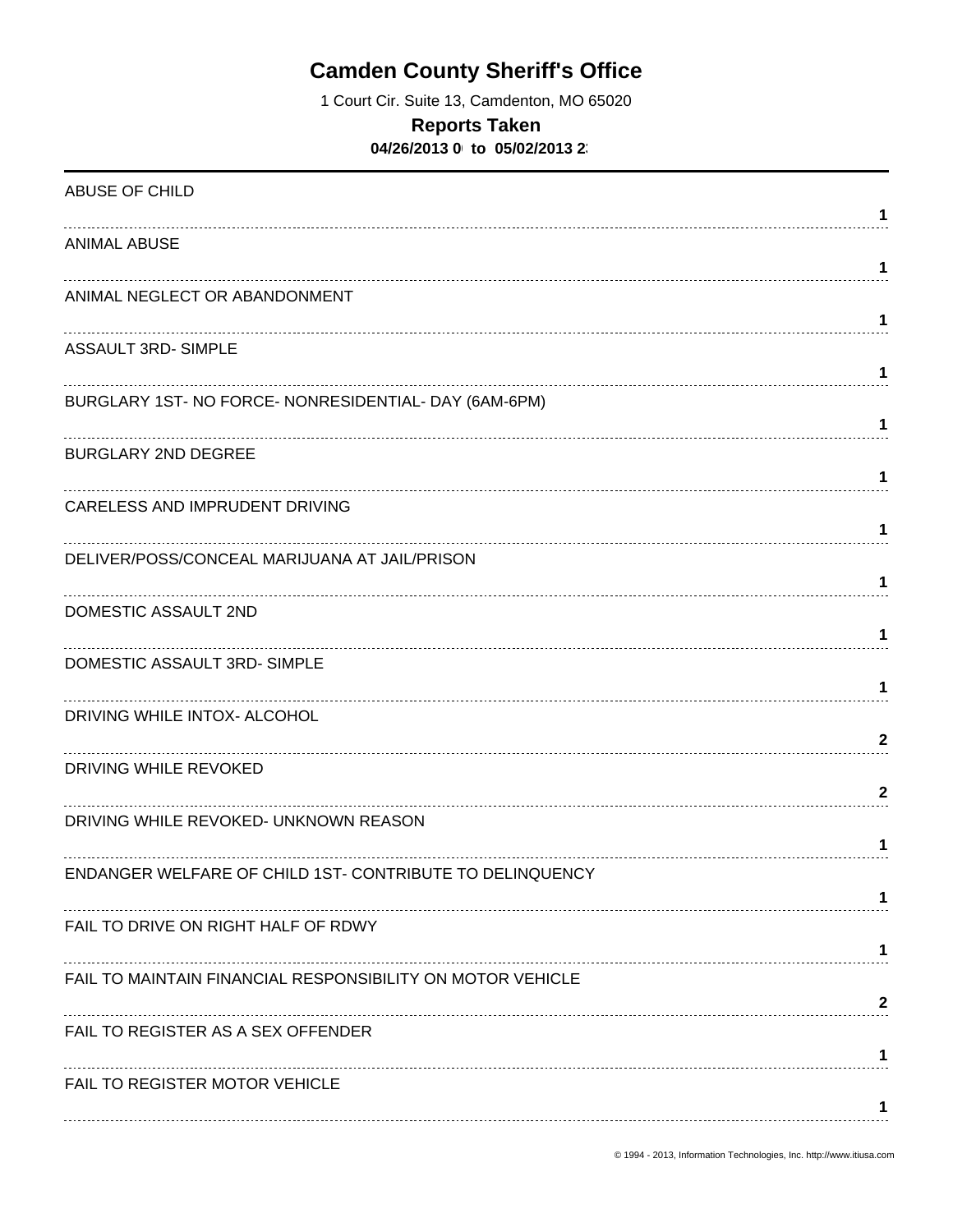# **Camden County Sheriff's Office**

1 Court Cir. Suite 13, Camdenton, MO 65020

### **Reports Taken**

**04/26/2013 0 to 05/02/2013 23** 

| FAIL TO STOP FOR STEADY RED SIGNAL AT CROSSWALK/STOP LINE    |              |
|--------------------------------------------------------------|--------------|
| FAIL TO STOP FOR STOP SIGN AT STOP LINE/BEFORE CROSSWALK     | 1            |
| FAIL TO WEAR PROPERLY FASTENED SAFETY BELT- UNDER 16 YOA     | 4<br>4       |
| <b>FORGERY</b>                                               | 1            |
| FRAUDULENT USE OF A CREDIT/DEBIT DEVICE- VALUE OF \$500/MORE | 1            |
| HARASSMENT TO FRIGHTEN OR DISTURB ANOTHER PERSON             | 1            |
| <b>HH- EXPIRED VEHICLE LICENSE</b>                           | 1            |
| HH- FAIL TO PROVIDE PROOF OF INSURANCE                       | 1            |
| LEAVING SCENE OF MOTOR VEHICLE ACCIDENT                      | 1            |
| POSSESSION OF CONTROLLED SUBSTANCE- SYNTHETIC NARCOTIC       | 1            |
| POSSESSION OF DRUG PARAPHERNALIA-UNLAWFUL USE                | 4            |
| POSSESSION OF MARIJUANA- UP TO 35 GRAMS                      | $\mathbf{2}$ |
| PROBATE COMMITMENT- CONVEYED/DETAINED MENTALLY ILL PERSON    |              |
| PROPERTY DAMAGE 1ST-BUSINESS                                 |              |
| PROPERTY DAMAGE 2ND -BUSINESS                                | 2            |
| <b>PROPERTY DAMAGE 2ND -PRIVATE</b>                          | 4            |
| RECEIVING STOLEN PROPERTY- POSSESS                           | 1            |
| ROBBERY 1ST-STRONGARM-RESIDENCE                              |              |
|                                                              |              |